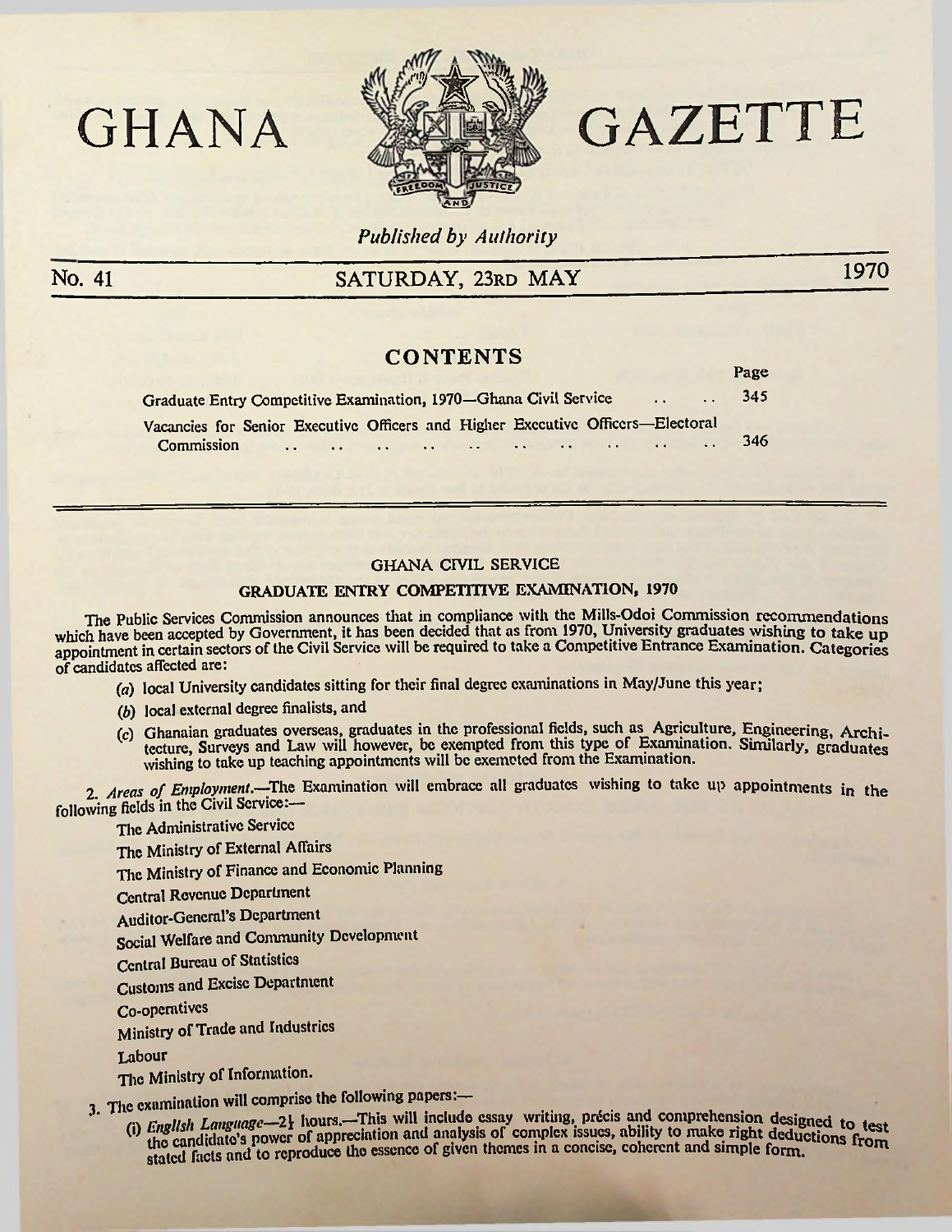,:n *General Paper 1-21 hours.-*This will be aimed at testing the candidate's awareness of current affairs mainly *wearn a uper*  $1 - 2$  the social, cultural, economic and political fields. A liberal choice of questions will be given and candidates will be expected to show a knowledge of both African and world affairs.

(iii) *General Paper II*.—This will be in two parts as follows:—

*(a)* Part I: Intelligence Test—1 hour.—It will comprise two sets of typical intelligence tests.

*(b)* Part II: Special Paper—2 hours.—This is an essay-type paper related to specialised fields and aimed at identifying the personal biases of candidates for the specialised functional areas, viz. (1) General Administration, (2) Financial Administration, (3) Social Administration and (4) Foreign Service.

A'5—General Paper II (Special) is not <sup>a</sup> *l-\* hours paper as erroneously appeared in previous publications of this advertisement.

1

*(*

4. *Time-table for the examination*

| Date                      |                       | Subject Paper                                                                                                                                                                                                                             |               | Time                     |
|---------------------------|-----------------------|-------------------------------------------------------------------------------------------------------------------------------------------------------------------------------------------------------------------------------------------|---------------|--------------------------|
| Friday, 19th June, 1970   | $\dddot{\phantom{0}}$ | English<br>the contract of the contract of the contract of the contract of the contract of the contract of the contract of the contract of the contract of the contract of the contract of the contract of the contract of the contract o | $\sim$ $\sim$ | 9.00 a.m. $-11.30$ a.m.  |
|                           |                       | General Paper I<br>$\sim$ $\sim$ $\sim$ $\sim$ $\sim$ $\sim$ $\sim$                                                                                                                                                                       |               | 2.00 p.m. - 4.30 p.m.    |
| Saturday, 20th June, 1970 | $\cdot$ $\cdot$       | General Paper II (Intelligence Test)                                                                                                                                                                                                      |               | 9.00 a.m. $-10.00$ a.m.  |
|                           |                       | General Paper II (Special)<br><b>Contract Contract Contract</b>                                                                                                                                                                           |               | 10.30 a.m. $-12.30$ p.m. |

5. *Centres.—*Two centres, one at the University of Ghana, Legon, and the other at the Kumasi University of Science and Technology, are provided for all local candidates. Separate arrangements will be made for overseas candidates.

6. *Examination Fees.*—An examination fee ofN{£10 per head will be paid. Candidates who do not pay will be ineligible to sit the examination; the closing date for the payment of fees stands at 31*st May*, 1970.

7. *Method of Application.*—All local University candidates must obtain application forms from their Registrars, complete them in duplicate, and forward them to reach the Public Services Commission, together with the examination fee enclosed in postal orders not later than 31st May, 1970. External candidates (local) must collect application forms from the Office of the Public Services Commission. Candidates in overseas Universities should direct their applications to the Director of Recruitment (Overseas), Ghana High Commission, Office of the Director of Recruitment, 38 Queen's Gate, London, S.W. 7, England, or to the nearest Ghana Mission.

8. *Interview.*—Candidates who are successful in the examination will be required to appear before a Selection Board organised by the Public Services Commission for their final selection and allocation.

OFFICE OF THE PUBLIC SERVICES COMMISSION, Accra.

#### ELECTORAL COMMISSION

# VACANCIES FOR SENIOR EXECUTIVE OFFICERS AND HIGHER EXECUTIVE OFFICERS

Applications are invited for the posts of Senior Executive Officers and Higher Executive Officers in the Electoral<br>Commission.

A. SENIOR EXECUTIVE OFFICERS<br>Qualifications.—Candidates must be confirmed pensionable officers serving in the grade of Higher Executive Officer; or must be in possession of a Diploma in Public Administration or a Degree (other than a Science Degree) from a recognised university or equivalent qualification of must be in possession of a Diploma in P<br>nised university or equivalent qualification.

Duties.—Successful candidates will be required to undertake day-to-day executive and minor administrative duties<br>to take complex decisions within approved to undertake day-to-day executive and minor administrative durant and to take complex decisions within approved frame-work of policy, demanding a high degree of initiative and judgment.

N£72-N£2,124 (under review). *Salary.—*N£1,608 <sup>x</sup>

B. HIGHER EXECUTIVE OFFICERS<br>pensionable officers having a minimum qualification pensionable officers serving in the grade of Executive Officer Executive Officer for not less than 18 months; or be a member of the Chartered Institute of Secretaries; or possess a<br>Diploma in Journalism from a recognised Institute with a least 18 member of the Chartered Institute of S Diploma in Journalism from a recognised Institute with at least 18 months' post qualification experience as a Public Officer; or equivalent qualifications.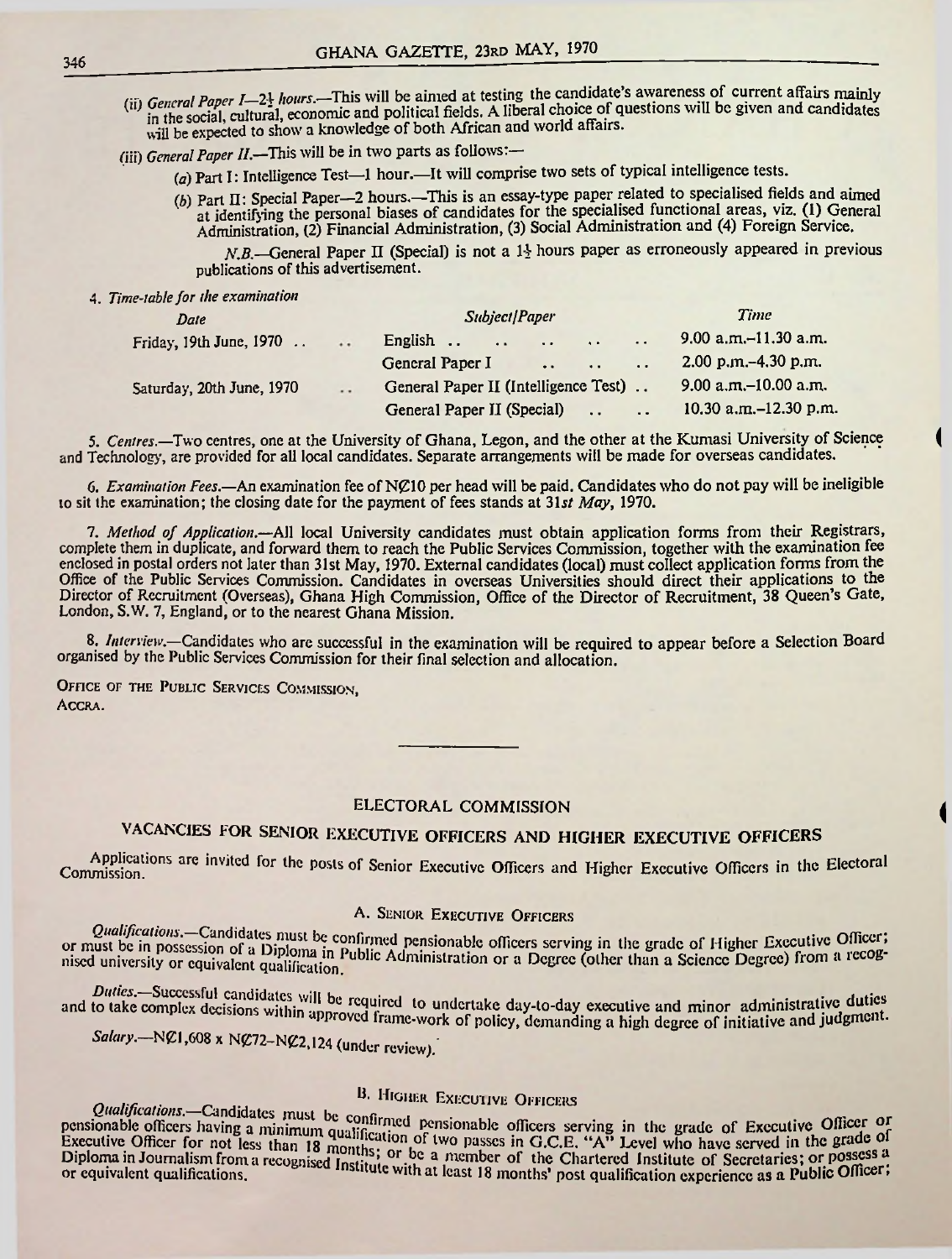Duties.—May take the form more of a routine nature and may involve the exercise of minor discretion and the examination of cases in the light of precedents and regulations, and control of a large number of junior staff.

*Salary*.—N*C*1,140 x N*C*50-N*C*1,440 (under review).

Applications stating age and qualifications should be addressed to the Secretary, Electoral Commission, P-O. Box M.214, Accra, and should reach him not later than *10th June*, 1970.

Applicants in the Public Service should pass their applications through their heads of department.